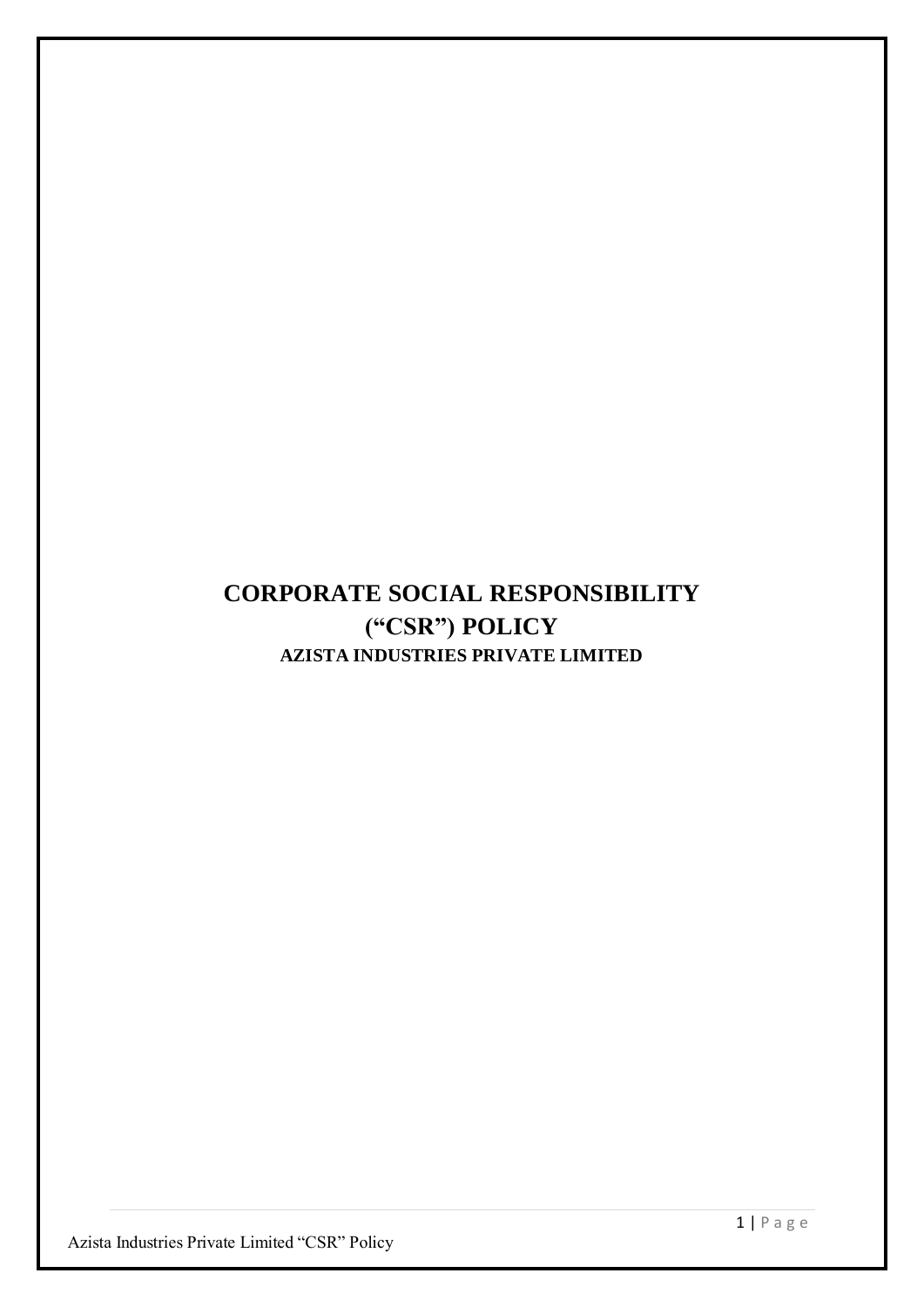## **Preamble:**

Azista Industries Private Limited's (herein referred as "Azista Industries") Corporate Social Responsibility ("CSR") build dynamic relationship between Azista Industries' on one hand and the society and environment on the other hand. CSR of Azista Industries is traditionally driven by a moral obligation and philanthropic spirit.

# **Short Title and Applicability:**

This policy, which encompasses the company's philosophy for delivering its responsibility as a corporate citizen and lays down the guidelines and mechanism for undertaking socially useful programmes for welfare & sustainable development of the community at large, is titled as the **"Azista Industries Private Limited CSR Policy".**

It has been prepared keeping in mind the Company's business ethics and to comply with the requirements of the Companies Act, 2013 (hereinafter called as "the Act") and the Companies (Corporate Social Responsibility Policy) Amendment Rules, 2021, notified by the Ministry of Corporate Affairs vide Notification dated 22nd January 2021

This policy shall apply to all CSR initiatives and activities taken up at the various locations of the Company, for the benefit of different segments of the society, specifically the deprived, under-privileged and differently abled persons.

## **CSR Vision Statement & Objective:**

Corporate Social Responsibility of Azista Industries is a form of corporate self-regulation integrated into a business model. Therefore, the policy will function as a built-in, selfregulating mechanism whereby the business will monitor and ensure its active compliance with the spirit of law, ethical standards and international norms.

The main objective of the Policy is to establish the basic principles and the general framework of action for the management to undertake and fulfil its corporate social responsibility**.**

## **Definitions:**

- **1. "Act"** means the Companies Act, 2013
- **2. "Company"** means Azista Industries Private Limited.
- **3. "Board"** means Board of Directors of the Company.
- **4. "CSR Rules**" means the Companies (Corporate Social Responsibility Policy) Rules, 2014, as amended from time to time.
- **5. "CSR Expenditure"** means the amount recommended by the Board to be incurred on the CSR Activities in India in terms of the Act and the CSR Rules as approved by the Board from time to time.
- **6. "Net Profits"** means the net profit of the Company as per its financial statement prepared in accordance with the applicable provisions of the Act, but shall not include (i) any profit arising from any overseas branch or branches of the Company (whether operated as a separate company or otherwise); and (ii) any dividend received from other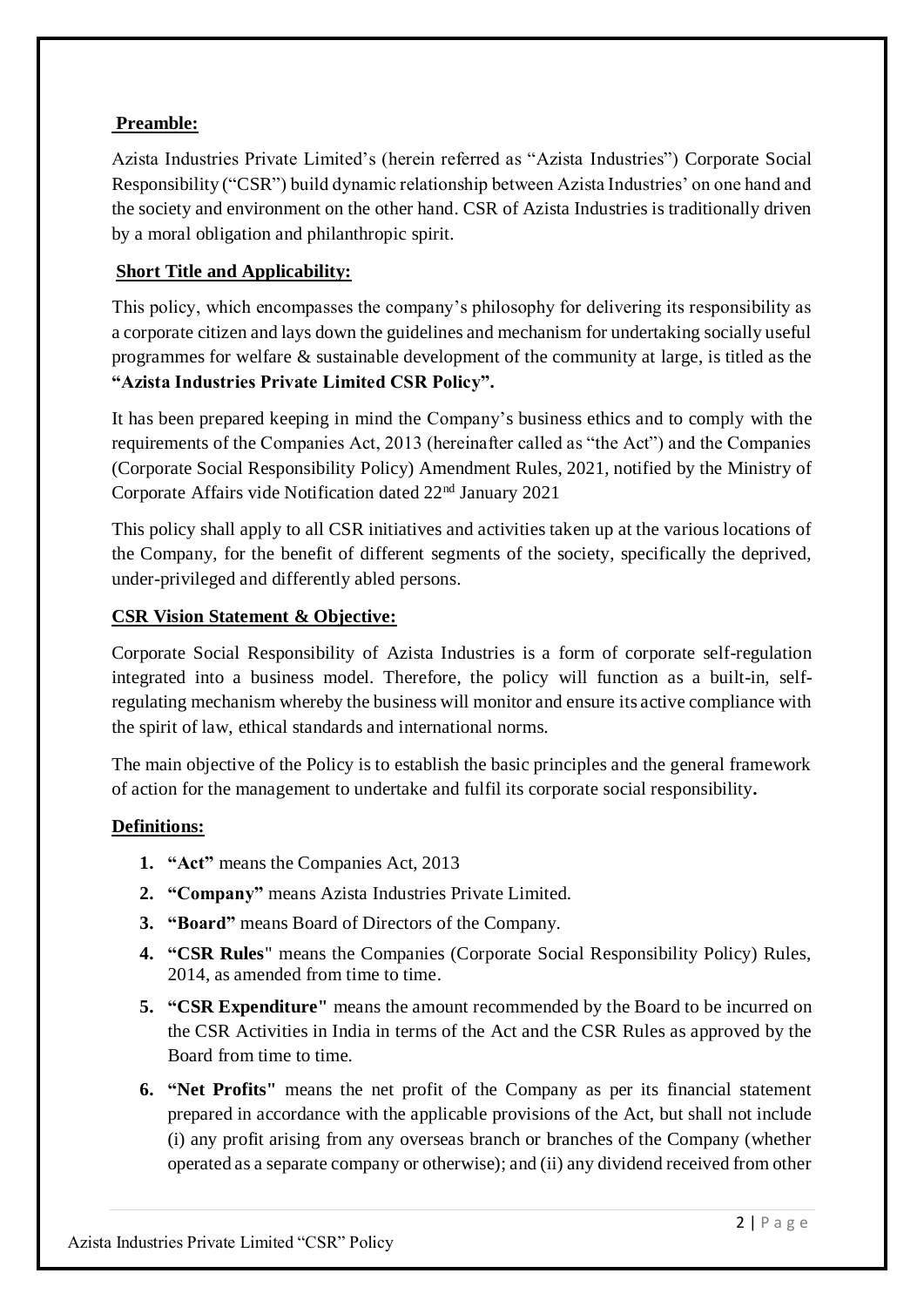companies in India, which are covered under and complying with the provisions of Section 135 of the Act.

- **7. "Ongoing Project"** means a multi-year project undertaken by a Company in fulfilment of its CSR obligation having timelines not exceeding three years excluding the financial year in which it was commenced and shall include such project that was initially not approved as a multi-year project but whose duration has been extended beyond one year by the board based on reasonable justification.
- **8. "Administrative Overheads"** means the expenses incurred by the company for 'general management and administration' of Corporate Social Responsibility functions in the Company but shall not include the expenses directly incurred for the designing, implementation, monitoring, and evaluation of a particular Corporate Social Responsibility project or program.

#### **CSR Committee:**

All the functions with respect to this CSR Policy shall be discharged by the Board of Directors of the Company.

#### **Role of Board of Directors:**

a. The Board of Directors shall approve the CSR policy and the Annual CSR Action Plan of the company.

b. The Board of Directors shall endeavour that the Company spends in every financial year at least 2% of the average net profits of the Company made during the 3 immediately preceding financial years in pursuance of its CSR Policy.

c. The Board may extend a non-ongoing project if any beyond one year based on reasonable justification.

d. The Board shall ensure that the CSR activities are undertaken by the Company itself or through eligible entity(ies).

e. The Board of the Company shall satisfy itself that the funds so disbursed have been utilized for the purposes and in the manner as approved by it.

f. In case of ongoing project, the Board of the Company shall monitor the implementation of the project with reference to the approved timelines and year-wise allocation and shall be competent to make modifications, if any, for smooth implementation of the project within the overall permissible time period.

g. The Board may alter the CSR Annual Action Plan at any time during the financial year, based on reasonable justification to that effect.

h. The Board shall ensure that the administrative overheads shall not exceed five percent of total CSR expenditure of the Company for the financial year.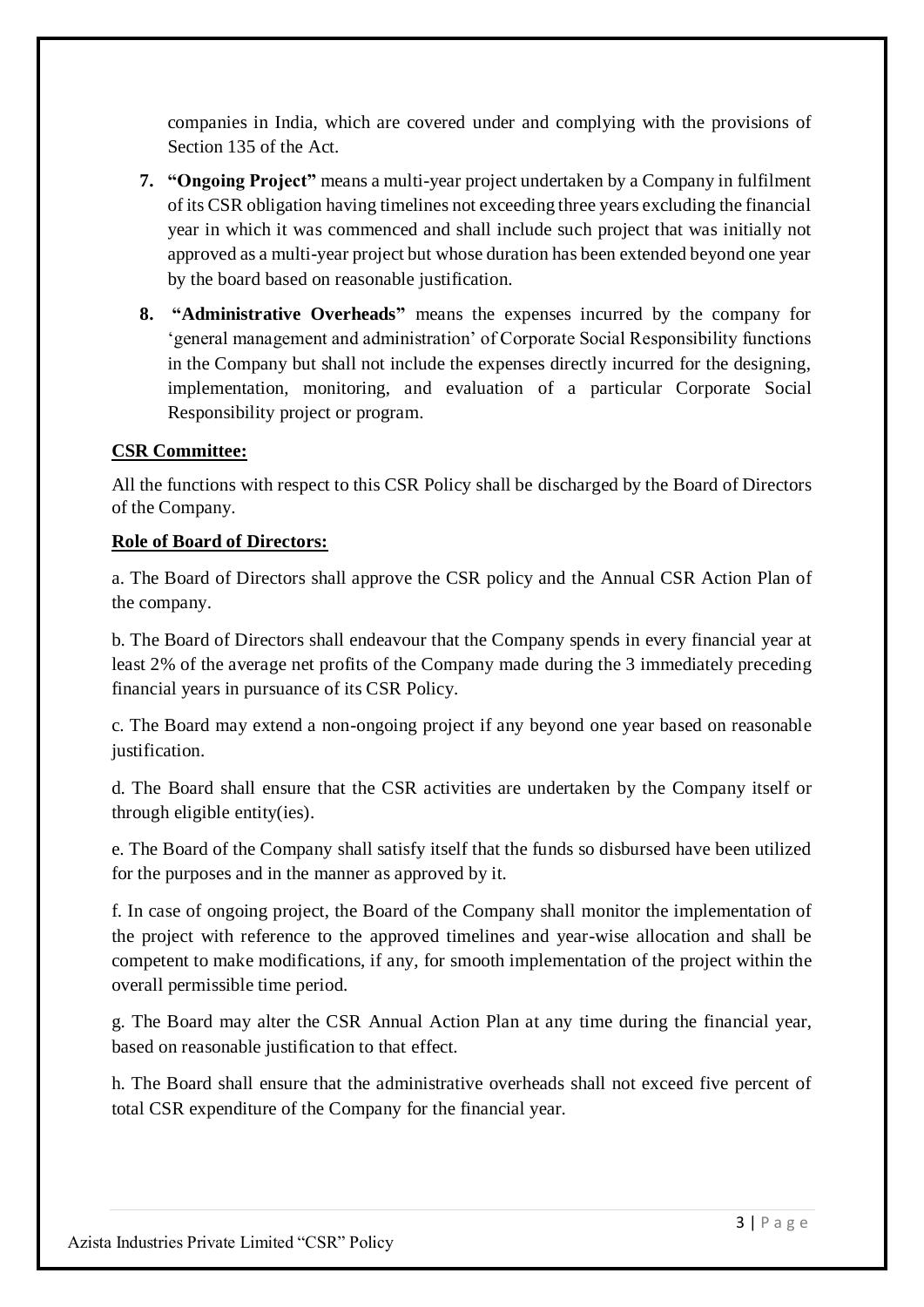i. Where the Company spends an amount in excess of requirement, such excess amount may be set off by the Board against the requirement to spend up to immediate succeeding three financial years' subject to the conditions that –

- (i) the excess amount available for set off shall not include the surplus arising out of the CSR activities, if any.
- (ii) the Board of the Company shall pass a resolution to that effect.

### **Funding and implementation:**

For achieving its CSR objectives through implementation of meaningful & sustainable CSR programmes, the Company will allocate at least 2% of its average net profits made during the 3 immediately preceding financial years as its Annual CSR Budget. The Annual CSR Budget shall be spent on projects / activities as laid down in this Policy.

Any surplus arising out of the CSR activities shall not form part of the business profit of the Company and shall be ploughed back into the same project or shall be transferred to the Unspent CSR Account and spent in pursuance of CSR Policy and Annual Action Plan of the Company or transfer such surplus amount to a Fund specified in Schedule VII, within a period of six months of the expiry of the financial year.

**Transfer of unspent CSR amount**. - Until a separate fund is specified by the Government, the unspent CSR amount, if any, shall be transferred by the Company to a fund specified in Schedule VII of the Act.

#### **Activities Planning & Implementation:**

#### **Areas for activities:**

The Company shall identify projects / programmes which will fall in any one or more of the following areas /sectors for its CSR spending:

(i) Eradicating hunger, poverty and malnutrition, promoting health care including preventive health care and sanitation including contribution to the Swach Bharat Kosh set-up by the Central Government for the promotion of sanitation and making available safe drinking water.

(ii) Promoting education, including special education and employment enhancing vocation skills especially among children, women, elderly and the differently abled and livelihood enhancement projects.

(iii) Promoting gender equality, empowering women, setting up homes and hostels for women and orphans; setting up old age homes, day care centres and such other facilities for senior citizens and measures for reducing inequalities faced by socially and economically backward groups.

(iv) Ensuring environmental sustainability, ecological balance, protection of flora and fauna, animal welfare, agroforestry, conservation of natural resources and maintaining quality of soil, air and water including contribution to the Clean Ganga Fund set-up by the Central Government for rejuvenation of river Ganga.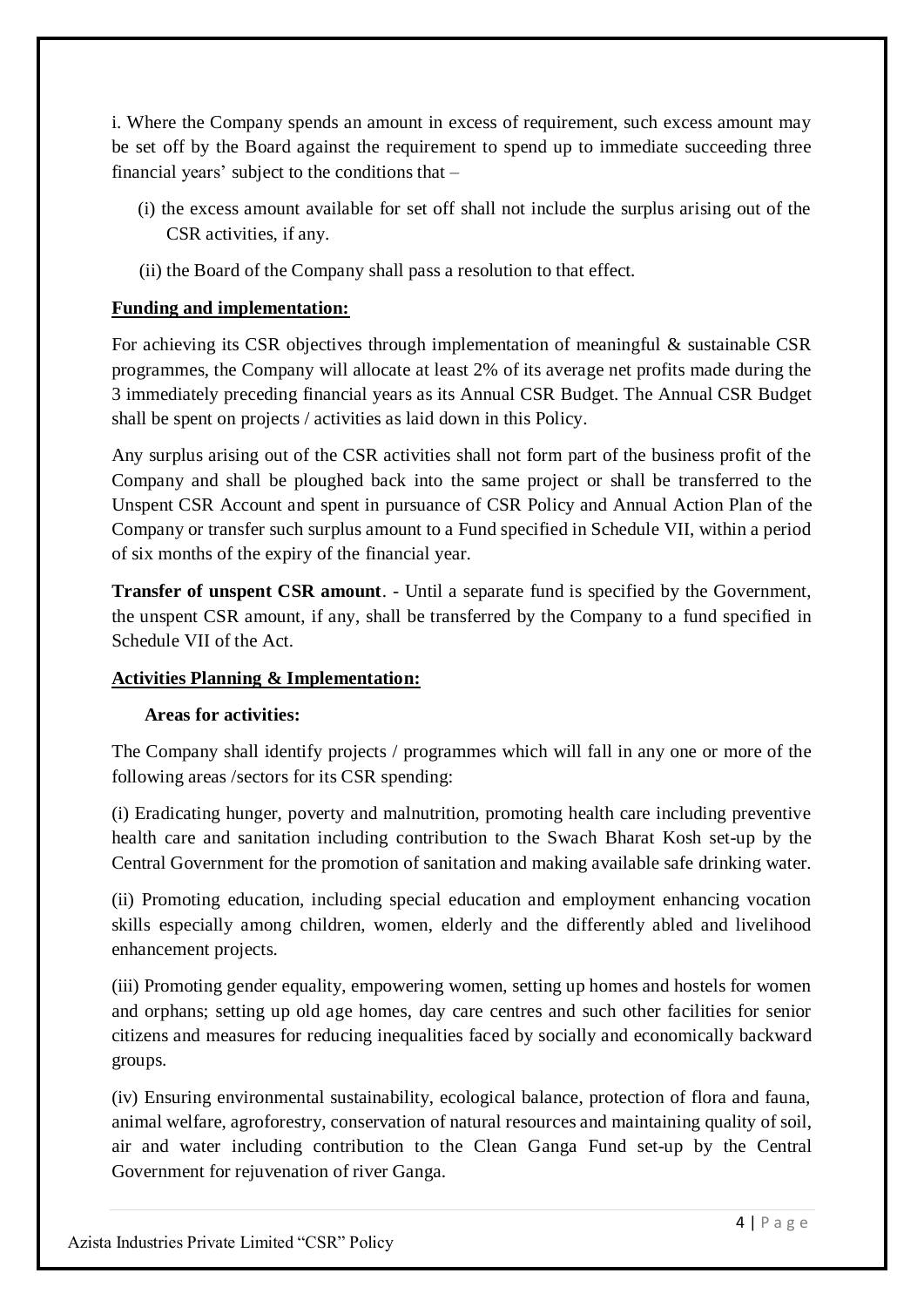(v) Protection of national heritage, art and culture including restoration of buildings and sites of historical importance and works of art; setting up public libraries; promotion and development of traditional art and handicrafts.

(vi) Measures for the benefit of armed forces veterans, war widows and their dependents, Central Armed Police Forces (CAPF) and Central Para Military Forces (CPMF) veterans, and their dependents including widows.

(vii) Training to promote rural sports, nationally recognized sports, Paralympic sports and Olympic sports.

(viii) Rural development projects.

(ix) Slum area development.

(x) Disaster management, including relief, rehabilitation and reconstruction activities.

The CSR projects or programs or activities undertaken by the Company as per the Company's CSR Policy in India only shall amount to CSR Expenditure in accordance with the provisions of the Act.

The Company will prefer to take up projects for spending the amount earmarked for CSR at local areas and areas where the Company operates.

All the expenses and contributions for CSR activities will be made after approval from the Board of the Company. The Board will ensure that the expenses/ contributions will be in full compliance of the CSR Policy.

## **Exclusions:**

Corporate Social Responsibility ("CSR") means the activities undertaken by the Company in pursuance of its statutory obligation laid down in Section 135 of the Act in accordance with the provisions contained in the CSR Rules, but shall not include the following, namely: -

(i) activities undertaken in pursuance of normal course of business of the Company.

(ii) any activity undertaken by the Company outside India except for training of Indian sports personnel representing any State or Union territory at national level or India at international level.

(iii) contribution of any amount directly or indirectly to any political party.

(iv) activities benefitting employees of the Company.

(v) activities supported by the companies on sponsorship basis for deriving marketing benefits for its products or services.

(vi) activities carried out for fulfilment of any other statutory obligations under any law in force in India.